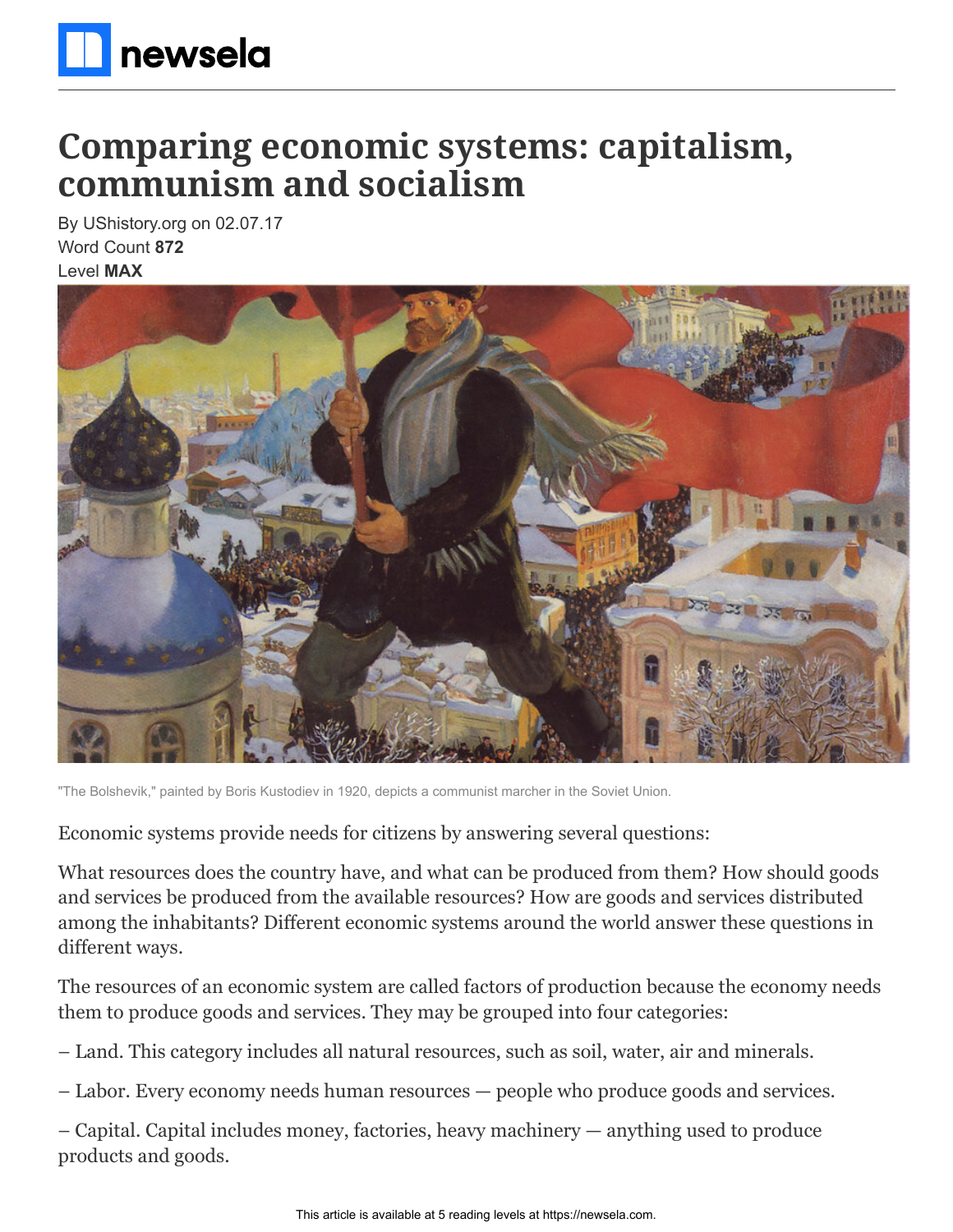– Management. Managers organize and direct the other three factors of production.

Until the publication of the 1848 "Communist Manifesto," much of the Western world followed a course where individuals owned private property, business enterprises, and the profits that resulted from wise investments. Karl Marx and Friedrich Engels turned the world upside down.

Marx and Engels pointed out the uneven distribution of wealth in the capitalist world and predicted a worldwide popular uprising to distribute wealth evenly. Ever since, nations have wrestled with which direction to turn their economies.

### **Capitalism**

Capitalism is based on private ownership of the means of production and on individual economic freedom. Most of the means of production, such as factories and businesses, are owned by private individuals and not by the government. Private owners make decisions about what and when to produce and how much products should cost. Other characteristics of capitalism include the following:

Free competition. The basic rule of capitalism is that people should compete freely without interference from government or any other outside force. Capitalism assumes that the most deserving person will usually win. In theory, prices will be kept as low as possible because consumers will seek the best product for the least amount of money.

Supply and demand. In a capitalist system, prices are determined by how many products there are and how many people want them. When supplies increase, prices tend to drop. If prices drop, demand usually increases until supplies run out. Then prices will rise once more, but only as long as demand is high. These laws of supply and demand work in a cycle to control prices and keep them from getting too high or too low.

## **Communism**

Karl Marx, the 19th-century father of communism, was outraged by the growing gap between rich and poor. He saw capitalism as an outmoded economic system that exploited workers, which would eventually rise against the rich because the poor were so unfairly treated. Marx thought that the economic system of communism would replace capitalism. Communism is based on principles meant to correct the problems caused by capitalism.

The most important principle of communism is that no private ownership of property should be allowed. Marx believed that private ownership encouraged greed and motivated people to knock out the competition, no matter what the consequences. Property should be shared and the people should ultimately control the economy. The government should exercise the control in the name of the people, at least in the transition between capitalism and communism. The goals are to eliminate the gap between the rich and poor and bring about economic equality.

#### **Socialism**

Socialism, like communism, calls for putting the major means of production in the hands of the people, either directly or through the government. There is, however, no one clear definition of socialism. Originally, socialism was essentially the same as communism. The Soviet Union, or USSR (Union of Soviet Socialist Republics), was trying to create a socialist or communist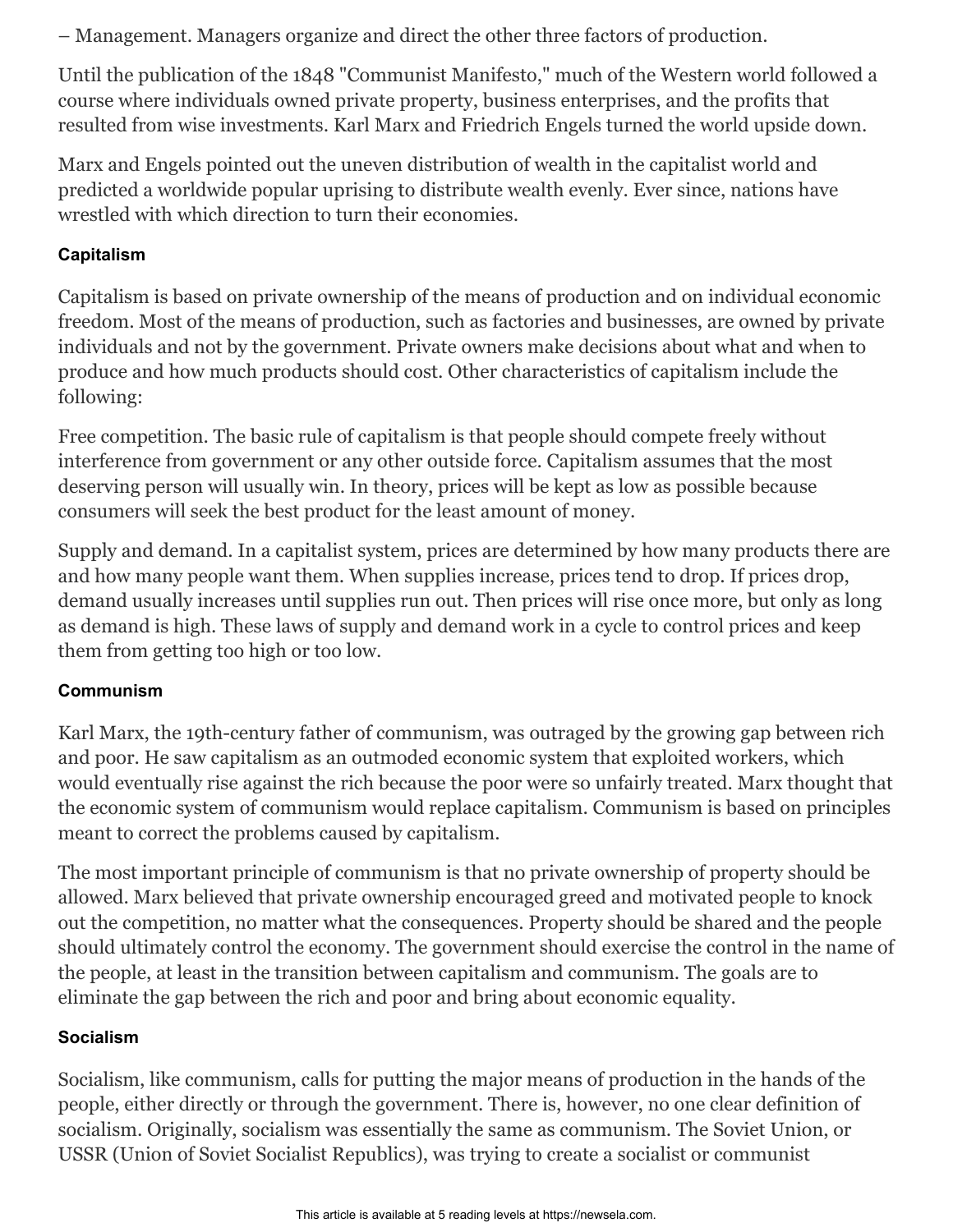government, the names were fairly interchangeable. For some, socialism was really just seen as a stepping stone to creating the perfect communist society, as envisioned by Marx.

To many modern socialists, who are often called Social Democrats, socialism is somewhere between communism and capitalism. These modern socialists, like communists, believe that wealth and income should be shared more equally among people. These social Democrats differ from communists in that they do not believe that the workers will overthrow capitalists suddenly and violently. Nor do they believe that all private property should be eliminated.

Their main goal is to narrow, not totally eliminate, the gap between the rich and the poor. The government, they say, has a responsibility to redistribute wealth to make society more fair and just. Many leaders in Europe call themselves socialists, laborites (members of a Labor Party) or social Democrats. Vermont Senator and former presidential hopeful Bernie Sanders has called himself a Democratic Socialist — about the same as a social Democrat — and has expressed admiration for how Scandinavian countries have tried to make sure every person in their society has access to housing, health care, education, meaningful employment and transportation.

There is no purely capitalist or communist economy in the world today. The capitalist United States has a Social Security system and a government-owned postal service. Communist China now allows its citizens to keep some of the profits they earn. These categories are models designed to shed greater light on differing economic systems.